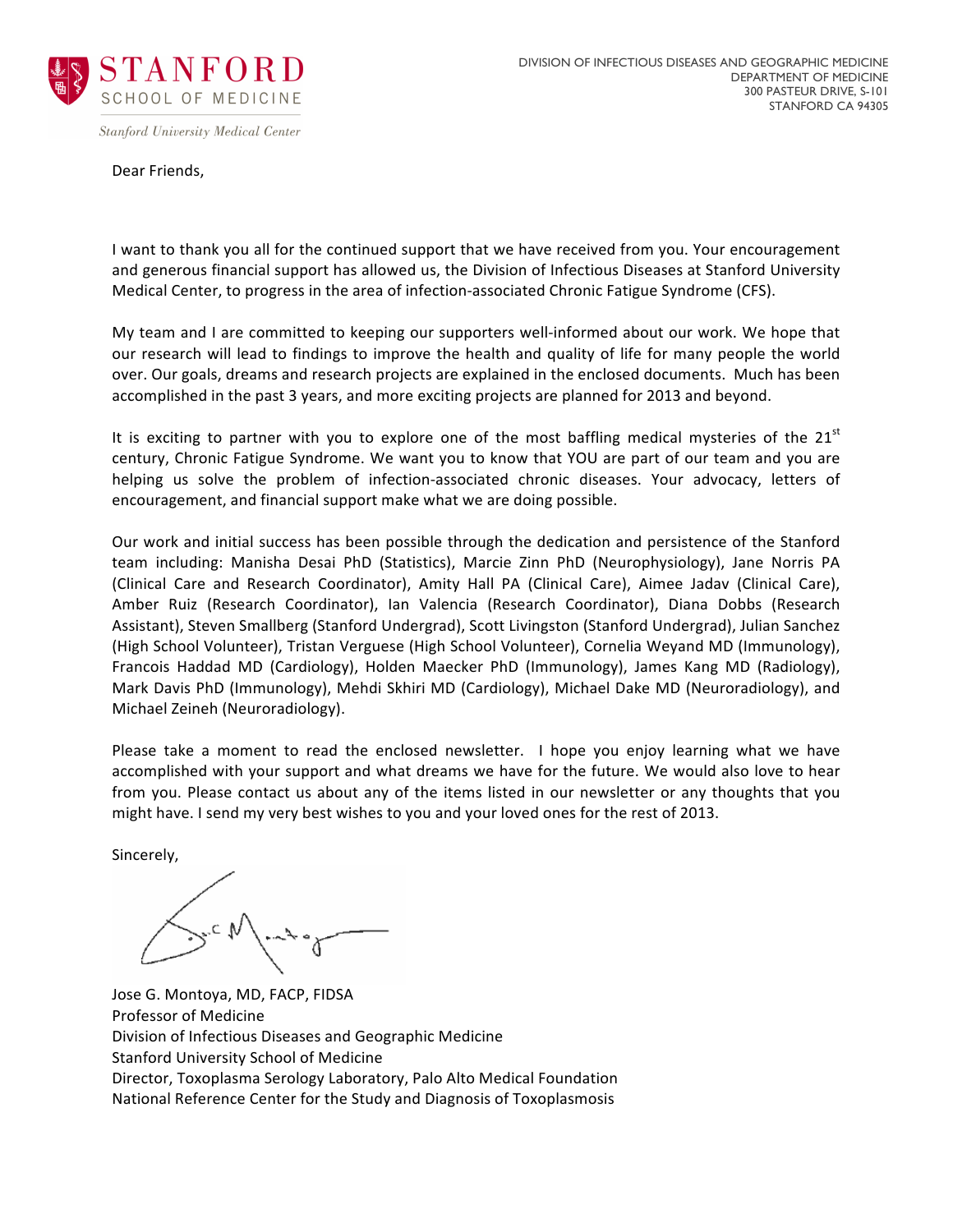## **NEWS FROM THE STANFORD INITIATIVE FOR THE STUDY OF INFECTION-ASSOCIATED CHRONIC DISEASES**

#### **SUMMER 2013**

Stanford University is taking the lead in a critical area where research is lacking: the study of patients with unexplained chronic illnesses. Myalgic Encephalomielitis/Chronic fatigue syndrome (ME/CFS), chronic Lyme disease (CLD), and multiple sclerosis (MS) for example, can significantly impair the lives of our patients and result in substantial reductions in their previous levels of occupational, educational, social, or personal activities.

Our group has taken a broad and innovative approach to discovery surrounding these debilitating diseases. Seven years ago our team postulated that infection, or the body's immune response to it, can play an etiologic role in chronic unexplained illnesses. We also hypothesized that prolonged and specific antimicrobial interventions coupled with immune modulation could result in partial or complete reversal of a patient's symptoms. Since then, we have been able to successfully identify several subgroups of patients whose lives have been dramatically changed with our approach [Kogelnik, 2006].

Our initiative for infection-associated chronic diseases is now focusing on chronic fatigue syndrome. We are interested in learning more about the infectious agents that may play an etiologic role in CFS, including the human herpesviruses, parasites such as *Toxoplasma qondii*, fungi such as *Coccidiodes immitis*, and bacterial infections such as *Borrelia burgdoferi (Lyme)*. We hope that our work will help improve the lives of patients suffering from CLD and CFS. We are collaborating with other CFS researchers throughout the United States to identify biomarkers and other tests that can guide the diagnosis and treatment of CFS which may ultimately improve the lives of millions of patients. Our goal is for healthcare providers worldwide to acknowledge that CFS and CLD are real diseases; thus, validating patients and fully integrating them back into mainstream medicine.

Though the field of CFS research has been surrounded by controversy, we have faith in our endeavors as well as the sound and promising research being conducted internationally. Several teams of talented physicians and researchers are dedicated to better understanding CFS and developing effective treatments and objective diagnostic tools.

#### **TO DATE WE HAVE MADE PROGRESS IN THE FOLLOWING AREAS:**

#### **Establishment of the Stanford ME/CFS Advisory Committee**

• With the participation of Mrs. Margarett Raffin, President Ishiyama Foundation, Mark Davis PhD, Dennis Mangan, PhD, Lily Chu, MD, MPH, Thomas Raffin MD, Abraham Verghese MD, and the support of a development team, Natalie Fleishman and Elizabeth Burke, we have founded this Board on March 2013. The group meets quarterly and discusses alternatives to decipher possible etiologies, diagnostic methods and treatments associated with this illness, and ways to address the main needs of our patient population.

### *Completed Research:*

We published a paper on the analysis of a randomized, double-blind, placebo-controlled trial on the use of Valganciclovir in patients with chronic fatigue syndrome (CFS) and elevated Human Herpesvirus-6 (HHV-6) and Epstein-Barr Virus (EBV) antibodies.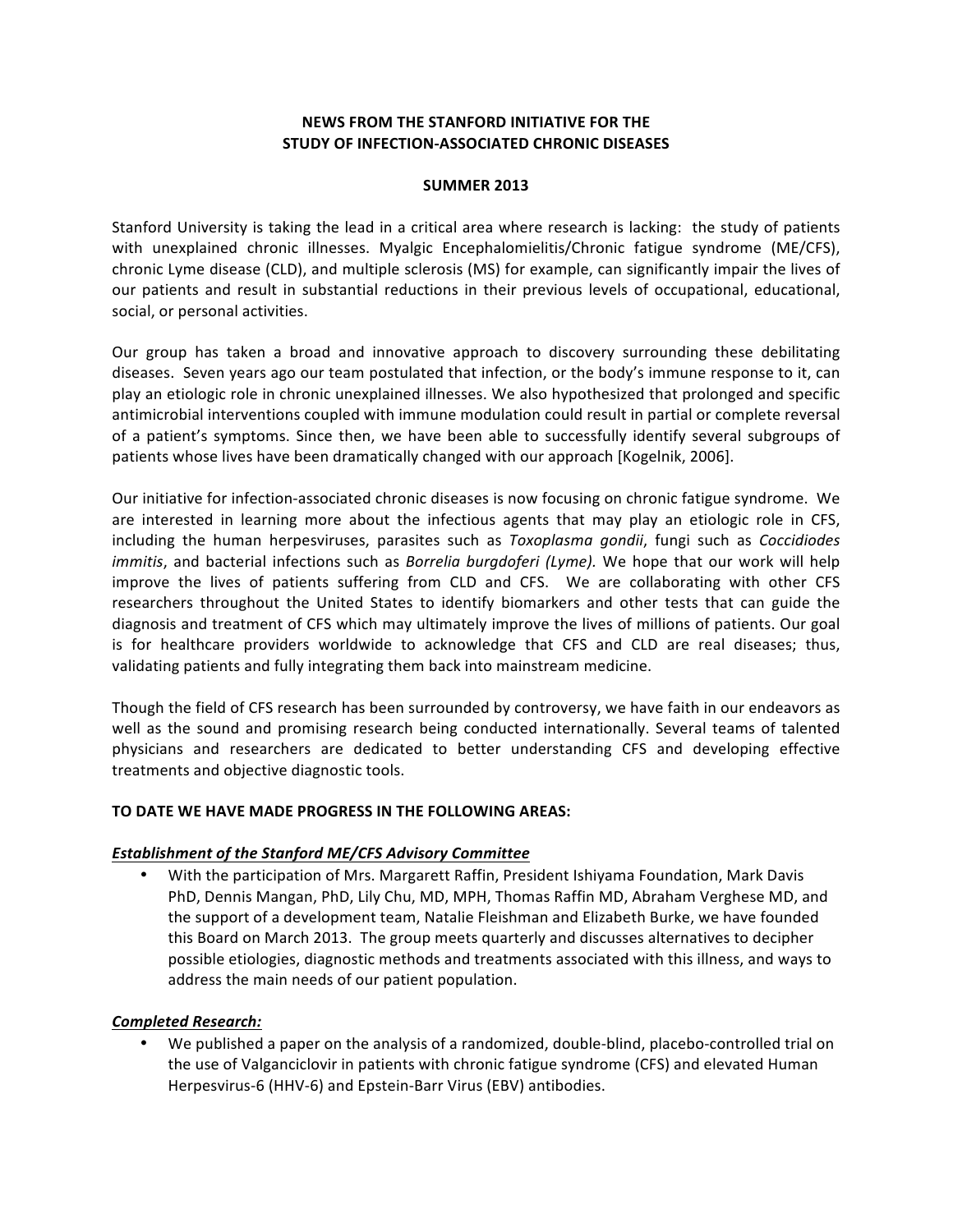- We published a paper using observational data on the response to Valganciclovir treatment in Chronic Fatigue Syndrome patients with positive Human Herpesvirus 6 and Epstein-Barr virus IgG titers.
- We published a manuscript on antiviral therapy inducing viral and clinical response in patients with central nervous system dysfunction and chromosomally integrated Human Herpesvirus 6
- A manuscript depicting sex differences in response to antiviral therapy is in the process of being submitted for publication.
- In a collaboration headed by Ian Lipkin, MD, at Columbia University, we were involved in a multi-site study funded by the National Institutes of Health (NIH). Through this research effort, we hoped to learn the prevalence of XMRV and MLV in CFS patients compared to healthy controls. This work has been published in *mBio*, an online scientific journal associated with the American Society of Microbiology. Please visit our CFS website for more information.

**Updates to the Stanford ME/CFS Initiative Website:** In early 2011 our research group launched the Stanford ME/CFS Initiative website. This website was created to inform patients, physicians, and the general population about infection associated chronic illnesses. We frequently update our website to provide up-to-date findings in the field of CFS research. We created a page specifically designed for patients. This page provides step by step instructions on how to navigate our website and offers additional information and resources pertaining to health management. If you wish to visit our website go to: http://mecfs.stanford.edu

Addition of a Physician's Assistant to our Clinical Team: In an effort to better serve our CFS patients, we welcomed three physician's assistants to our team: Amity Hall, Jane Norris and Aimee Jadav. Our physician's assistants assist Dr. Montoya in the Stanford infectious disease clinic. The addition of a physician's assistant to our clinic was made possible by the generosity of our supporters.

### WE ARE CONTINUING OUR IMPORTANT WORK IN THE FOLLOWING AREAS:

**Detection** of infectious pathogens that may contribute to chronic diseases: We are looking for pathogens such as herpes viruses, *Borrelia burgdorferi* (the Lyme disease etiologic agent) , *Toxoplasma gondii*, or any unknown pathogen that may be a trigger for chronic diseases such as CFS (chronic fatigue syndrome). We are looking for such pathogens in a broad population of CFS patients at Stanford and compare the findings to age- and sex-matched controls.

Towards this end we are collaborating at Stanford with: Manisha Desai, Ph.D, Clinical Associate Professor of Medicine and Holden Maecker, Ph.D, Director, Human Immune Monitoring Center, and my colleagues at Columbia University Medical Center in New York City: W. Ian Lipkin, MD, Director, Center for Infection & Immunity, and the John Snow Professor of Epidemiology, and Professor of Neurology and Pathology and Mady Hornig, MA, MD, Associate Professor of Epidemiology. We have met our recruitment goal for this effort and are in the process of testing our blood samples. This work was made possible by the generous support of our donors.

*Investigation of gene expression and immune system dynamics of infection in acute and chronic* **diseases:** Our team is currently working on new studies to understand the immune response and possible immune dysfunction observed in our patients. We are looking at gene expression, cytokine profiles, and phospho immunoflow to learn whether our patients' immune response correlates with the presence of pathogens and other infectious agents. We have embarked on the task to identify new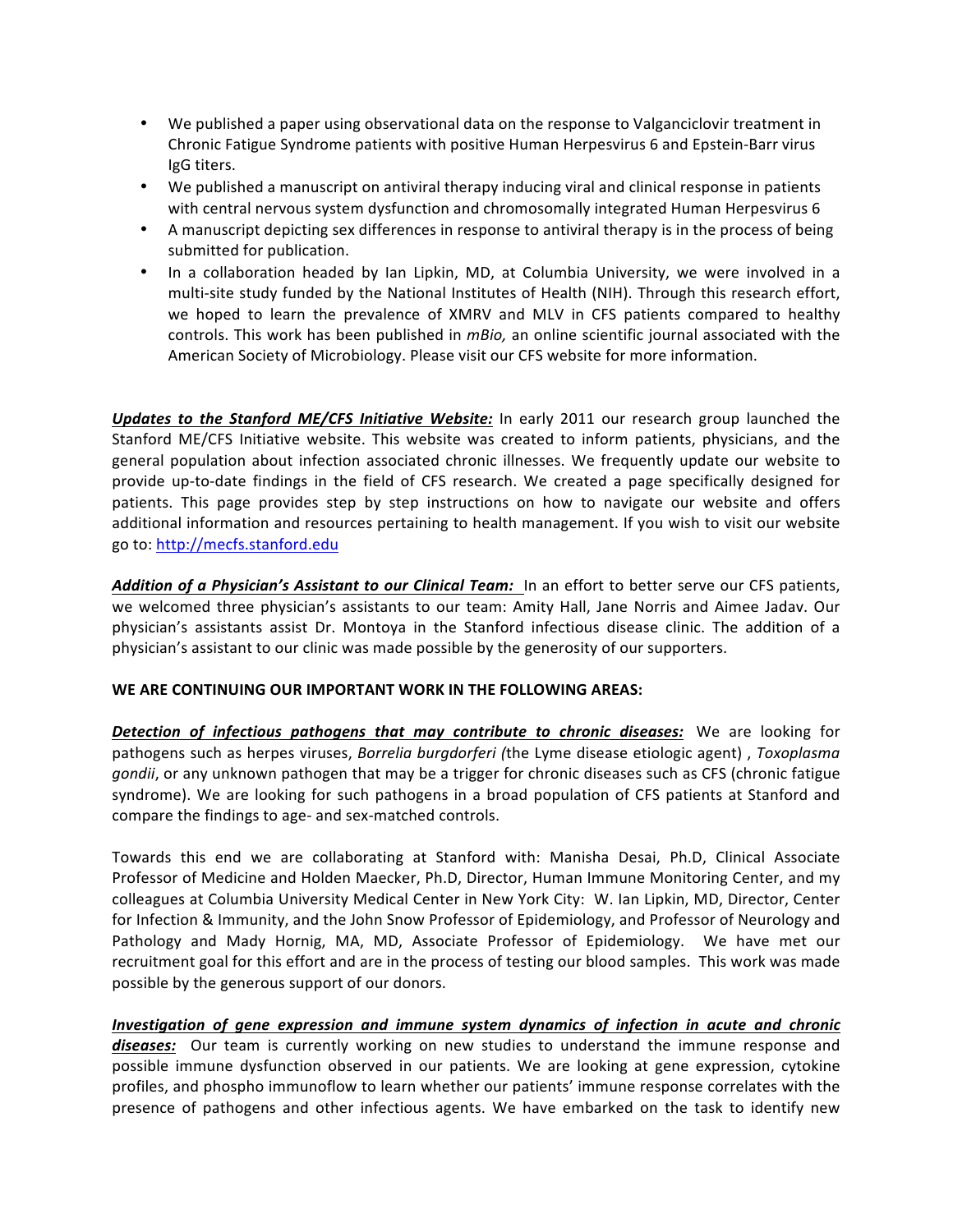biomarkers that may help predict changes in disease over time and response to changes in medication. Towards these goals we are collaborating closely with the Human Immune Monitoring Center facility at Stanford, including Mark Davis, Ph.D, Professor of Medicine in the Division of Microbiology and Immunology, and Holden Maecker, Ph.D. We have met our recruitment goal for this effort and are in the process of testing our blood samples.

**Assessment of neuronal and neurovascular changes in infection-associated CFS patients:** We are collaborating with the Neuroradiology department at Stanford to investigate the role of novel magnetic resonance imaging (MRI) techniques in the hope of discovering structural changes in the brain for infection-associated CFS. These MRI tests are not available for routine clinical use at this time. Michael Zeineh, MD, Professor of Medicine in the Division of Radiology, and his neuroradiology fellow, James Kang, MD, are helping us analyze preliminary imaging data to apply for an NIH grant to begin a larger study on neuroimaging in CFS patients.

In collaboration with another faculty member of Stanford University School of Medicine, Michael Dake, MD, Professor of Medicine in the Division of Cardiothoracic Surgery, we are investigating the correlation between the symptoms associated with Chronic Fatigue Syndrome and abnormal cerebral venous drainage through magnetic resonance venography (MRV). We have begun recruitment of a limited number of participants and may expand recruitment in the near future.

*Examination of cardiovascular health in patients with CFS: Francois Haddad, MD, Clinical Assistant* Professor of Medicine in the Division of Cardiovascular Medicine, is heading a collaboration with Mehdi Skhiri, MD, working with our CFS patients to evaluate their cardiovascular aging. In this project, Dr. Haddad and his team use a sub-maximal effort exercise testing machine. Additionally, Dr. Haddad utilizes a device which evaluates endothelial dysfunction. Ultimately, we hope the findings from this study will help to improve our diagnostic capability as well as better evaluate the effects of CFS on cardiovascular health. We have currently met our recruitment goals and have embarked on analyzing blood samples and other study data.

Use of *qEEG* to assess the neurological changes in CFS patients: Marcie Zinn, Ph.D, an accomplished neuropsychologist, focuses her research on the objective measures of cognitive dysfunction in our patients. Through this project, we are using electroencephalography, or EEG, to evaluate peak alpha frequency measurements of CFS patients and healthy controls. We hope that our efforts will result in objective assessments of cognitive impairment as well as inform future research on the treatment of cognitive impairment in CFS. We have reached our recruitment goal of 50 CFS patients and 50 healthy controls and have analyzed our results. A manuscript is currently being written and will be submitted for publication.

**Dissemination of CFS research:** Our team frequently presents research findings at national and international meetings. Dr. Montoya has presented his research at 10th Annual International Association for CFS/ME Research and Clinical Conference, in Ottawa, Canada, September 2011. Sharing Stanford's perspective on pathogens in chronic illness and talking with other physicians who share our interest is important in advancing knowledge and treatment in the entire field of infectious disease.

**Subgrouping chronic fatigue syndrome patients by genetic and immune profiling:** We have been awarded a grant by the Department of Defense (DoD) office of the Congressionally Directed Medical Research Programs (CDMRP). With these funds we are exploring the immune responses of CFS patients as well as analyzing human leukocyte antigen (HLA) type of CFS patients compared to healthy controls.